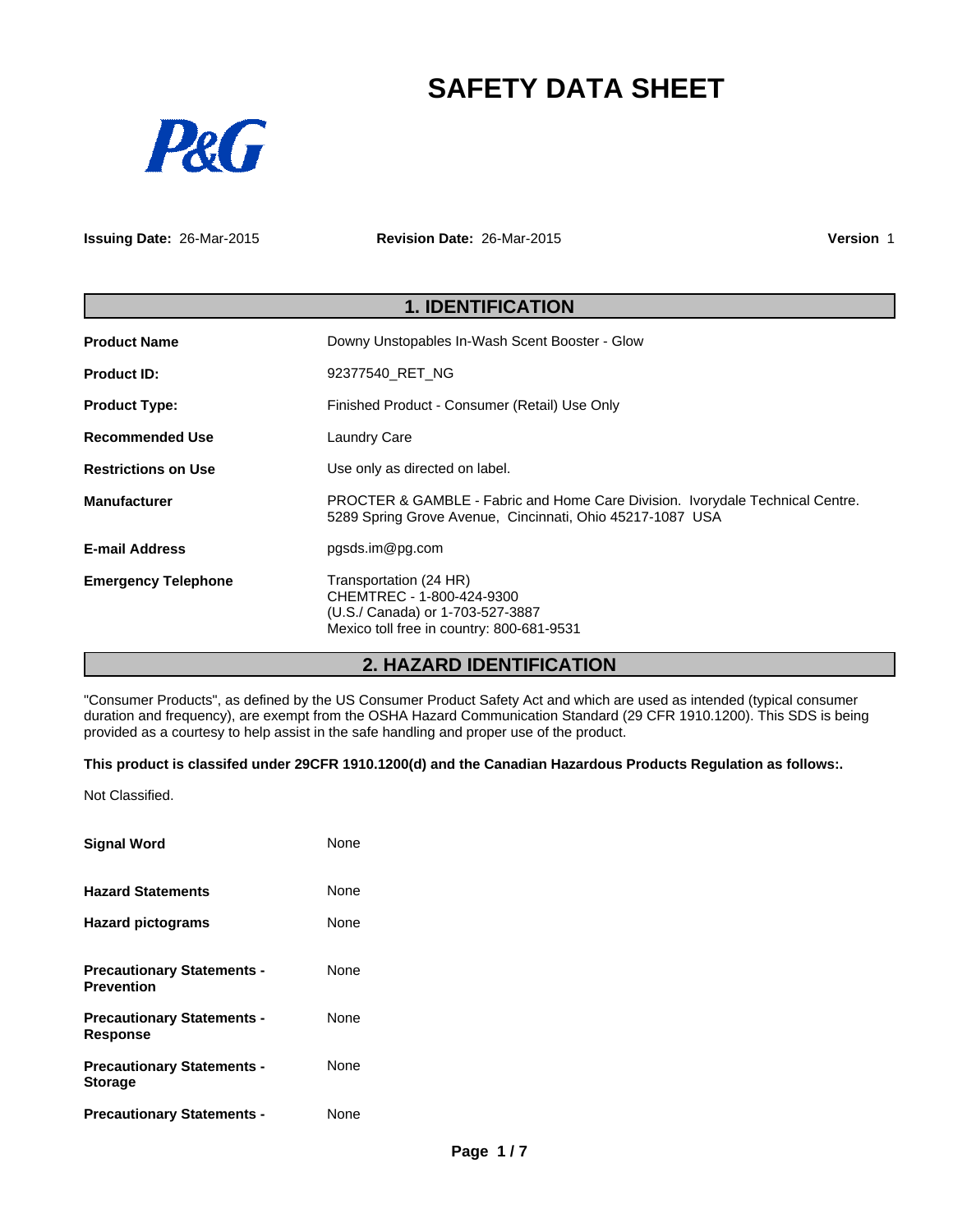**92377540\_RET\_NG** - **Downy Unstopables In-Wash Scent Booster - Glow**

**Disposal**

**Hazards not otherwise classified (HNOC)** None

## **3. COMPOSITION/INFORMATION ON INGREDIENTS**

**Ingredients are listed according to 29CFR 1910.1200 Appendix D and the Canadian Hazardous Products Regulation** 

| <b>Chemical Name</b>          | <b>Synonyms</b> | <b>Trade Secret</b> | <b>CAS-No</b> | Weight %    |
|-------------------------------|-----------------|---------------------|---------------|-------------|
| Tetramethyl                   |                 | No                  | 54464-57-2    | $0.5 - 1.5$ |
| Acetyloctahydronaphthalenes   |                 |                     |               |             |
| Hexyl Cinnamal                |                 | No                  | 101-86-0      | $0.5 - 1.5$ |
| Acetylcedrene                 |                 | No                  | 32388-55-9    | $0.1 - 1.0$ |
| Heliotropine                  |                 | No                  | 120-57-0      | $0.1 - 1.0$ |
| Hydroxyisohexyl 3-Cyclohexene |                 | <b>No</b>           | 31906-04-4    | $0.1 - 1.0$ |
| Carboxaldehyde                |                 |                     |               |             |
| Hexyl salicylate              |                 | <b>No</b>           | 6259-76-3     | $0.1 - 1.0$ |
| Alpha-Isomethyl Ionone        |                 | <b>No</b>           | 127-51-5      | $0.1 - 1.0$ |
| Limonene                      |                 | No                  | 5989-27-5     | $0.1 - 1.0$ |

## **4. FIRST AID MEASURES**

## **First aid measures for different exposure routes**

| Eye contact                                           | Rinse with plenty of water. Get medical attention immediately if irritation persists.                          |
|-------------------------------------------------------|----------------------------------------------------------------------------------------------------------------|
| <b>Skin contact</b>                                   | Rinse with plenty of water. Get medical attention if irritation develops and persists.                         |
| Ingestion                                             | Drink 1 or 2 glasses of water. Do NOT induce vomiting. Get medical attention immediately if<br>symptoms occur. |
| <b>Inhalation</b>                                     | Move to fresh air. If symptoms persist, call a physician.                                                      |
| Most important symptoms/effects,<br>acute and delayed | None under normal use conditions.                                                                              |

**Indication of immediate medical attention and special treatment needed, if necessary**

**Notes to Physician** Treat symptomatically.

## **5. FIRE-FIGHTING MEASURES**

| Suitable extinguishing media                      | Dry chemical, CO <sub>2</sub> , alcohol-resistant foam or water spray.                                                                    |
|---------------------------------------------------|-------------------------------------------------------------------------------------------------------------------------------------------|
| <b>Unsuitable Extinguishing Media</b>             | None.                                                                                                                                     |
| <b>Special hazard</b>                             | None known.                                                                                                                               |
| Special protective equipment for<br>fire-fighters | As in any fire, wear self-contained breathing apparatus pressure-demand, MSHA/NIOSH<br>(approved or equivalent) and full protective gear. |
| Specific hazards arising from the<br>chemical     | None.                                                                                                                                     |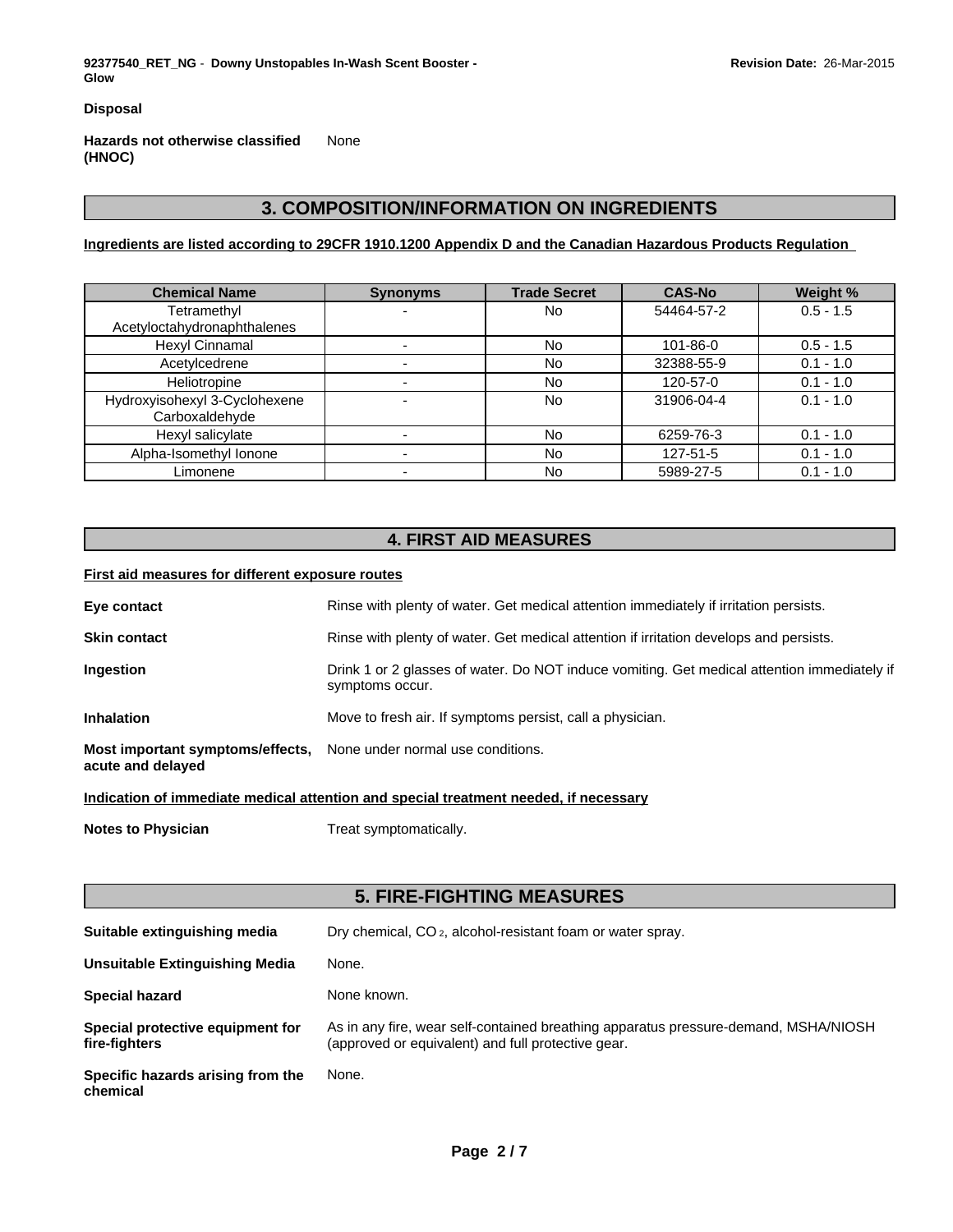|                                                              | <b>6. ACCIDENTAL RELEASE MEASURES</b>                                                                                                                                                                |
|--------------------------------------------------------------|------------------------------------------------------------------------------------------------------------------------------------------------------------------------------------------------------|
|                                                              | Personal precautions, protective equipment and emergency procedures                                                                                                                                  |
| <b>Personal precautions</b>                                  | Use personal protective equipment. Do not get in eyes, on skin, or on clothing.                                                                                                                      |
| Advice for emergency responders                              | Use personal protective equipment as required.                                                                                                                                                       |
| Methods and materials for containment and cleaning up        |                                                                                                                                                                                                      |
| <b>Methods for containment</b>                               | Prevent dust cloud. Prevent further leakage or spillage if safe to do so.                                                                                                                            |
| Methods for cleaning up                                      | Sweep up and shovel into suitable containers for disposal. Dispose of in accordance with<br>local regulations.                                                                                       |
|                                                              | 7. HANDLING AND STORAGE                                                                                                                                                                              |
| <b>Precautions for safe handling</b>                         |                                                                                                                                                                                                      |
| Advice on safe handling                                      | Use personal protective equipment as required. Keep container closed when not in use.<br>Never return spills in original containers for re-use. Keep out of the reach of children.                   |
| Conditions for safe storage, including any incompatibilities |                                                                                                                                                                                                      |
| <b>Storage Conditions</b>                                    | Keep containers tightly closed in a dry, cool and well-ventilated place.                                                                                                                             |
| Incompatible products                                        | None known.                                                                                                                                                                                          |
|                                                              | 8. EXPOSURE CONTROLS/PERSONAL PROTECTION                                                                                                                                                             |
| <b>Control parameters</b>                                    |                                                                                                                                                                                                      |
| <b>Exposure Guidelines</b>                                   | No exposure limits noted for ingredient(s).                                                                                                                                                          |
| <b>Exposure controls</b>                                     |                                                                                                                                                                                                      |
| <b>Engineering Measures</b>                                  | Distribution, Workplace and Household Settings:<br>Ensure adequate ventilation                                                                                                                       |
|                                                              | Product Manufacturing Plant (needed at Product-Producing Plant ONLY):<br>Where reasonably practicable this should be achieved by the use of local exhaust<br>ventilation and good general extraction |
| <b>Personal Protective Equipment</b>                         |                                                                                                                                                                                                      |
| <b>Eye Protection</b>                                        | Distribution, Workplace and Household Settings:<br>No special protective equipment required                                                                                                          |
|                                                              | Product Manufacturing Plant (needed at Product-Producing Plant ONLY):<br>Use appropriate eye protection                                                                                              |
| <b>Hand Protection</b>                                       | Distribution, Workplace and Household Settings:<br>No special protective equipment required                                                                                                          |
|                                                              | Product Manufacturing Plant (needed at Product-Producing Plant ONLY):<br>Protective gloves                                                                                                           |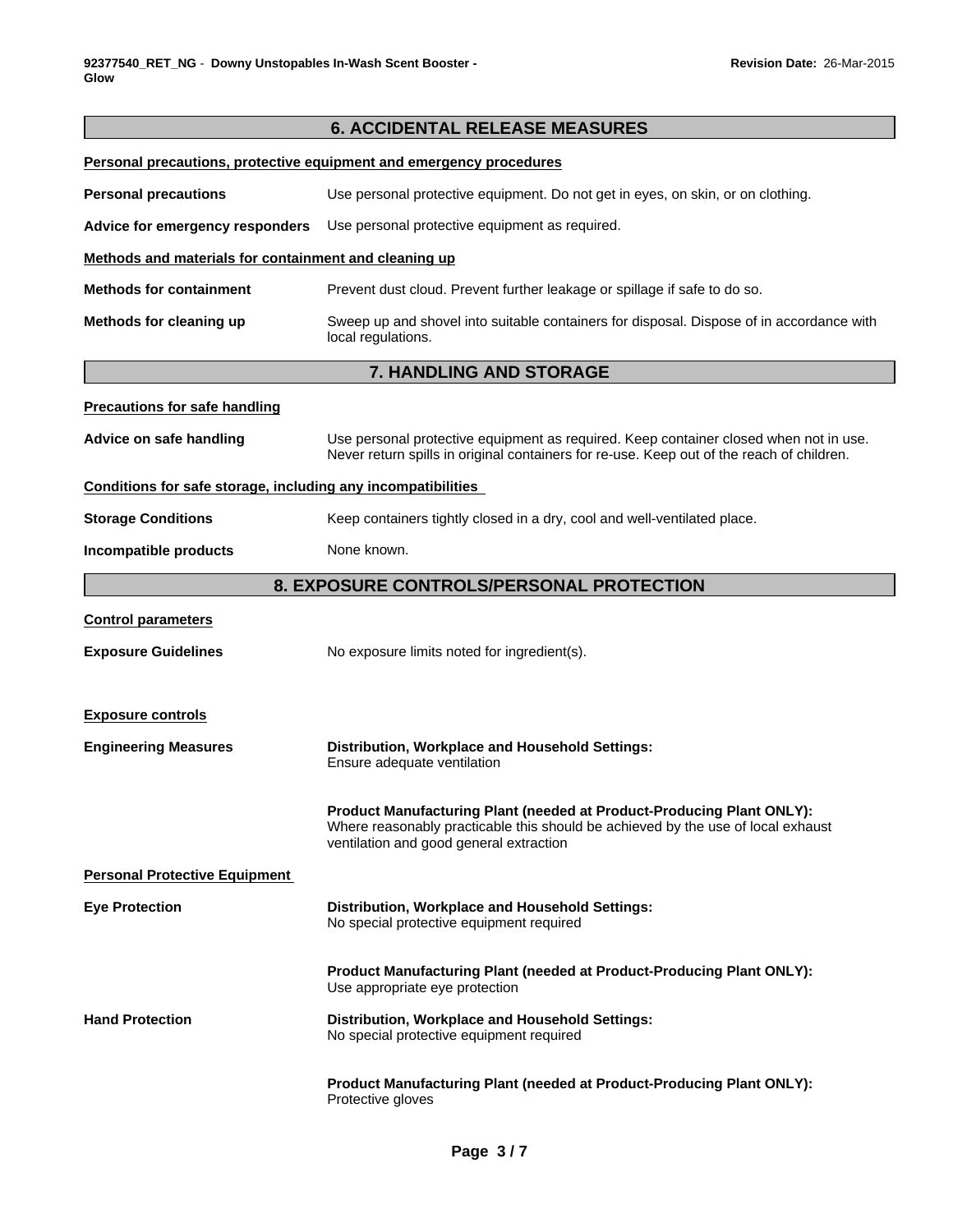**92377540\_RET\_NG** - **Downy Unstopables In-Wash Scent Booster - Glow**

# **Skin and Body Protection Distribution, Workplace and Household Settings:** No special protective equipment required

**Product Manufacturing Plant (needed at Product-Producing Plant ONLY):** Wear suitable protective clothing

**Respiratory Protection Distribution, Workplace and Household Settings:** No special protective equipment required

> **Product Manufacturing Plant (needed at Product-Producing Plant ONLY):** In case of insufficient ventilation wear suitable respiratory equipment

## **9. PHYSICAL AND CHEMICAL PROPERTIES**

| Physical State @20°C                                                  | solid                       |      |
|-----------------------------------------------------------------------|-----------------------------|------|
| Appearance                                                            | Wax like                    |      |
| Odor                                                                  | Scented                     |      |
| <b>Odor threshold</b>                                                 | No information available    |      |
| Property                                                              | Values                      | Note |
| pH value                                                              | $5.4 - 6.2$                 |      |
| <b>Melting/freezing point</b>                                         | 46.1 - 62 °C / 115 - 144 °F |      |
| <b>Boiling point/boiling range</b>                                    | No information available    |      |
| <b>Flash point</b>                                                    | No information available    |      |
| <b>Evaporation rate</b>                                               | No information available    |      |
| Flammability (solid, gas)                                             | No information available    |      |
| <b>Flammability Limits in Air</b>                                     |                             |      |
| <b>Upper flammability limit</b>                                       | No information available    |      |
| <b>Lower Flammability Limit</b>                                       | No information available    |      |
| Vapor pressure                                                        | No information available    |      |
| Vapor density                                                         | No information available    |      |
| <b>Relative density</b>                                               | 600 - 750 g/liter           |      |
| <b>Water solubility</b>                                               | 100%                        |      |
| Solubility in other solvents                                          | No information available    |      |
| <b>Partition coefficient: n-octanol/waterNo information available</b> |                             |      |
| <b>Autoignition temperature</b>                                       | No information available    | ٠    |
| <b>Decomposition temperature</b>                                      | No information available    |      |
| <b>Viscosity of Product</b>                                           | No information available    |      |
|                                                                       |                             |      |

**VOC Content (%)** Products comply with US state and federal regulations for VOC content in consumer products.

## **10. STABILITY AND REACTIVITY**

| <b>Reactivity</b>               | None under normal use conditions.        |
|---------------------------------|------------------------------------------|
| <b>Stability</b>                | Stable under normal conditions.          |
| <b>Hazardous polymerization</b> | Hazardous polymerization does not occur. |
| <b>Hazardous Reactions</b>      | None under normal processing.            |
| <b>Conditions to Avoid</b>      | None under normal processing.            |
| <b>Materials to avoid</b>       | None in particular.                      |
|                                 |                                          |

**Hazardous Decomposition Products** None under normal use.

## **11. TOXICOLOGICAL INFORMATION**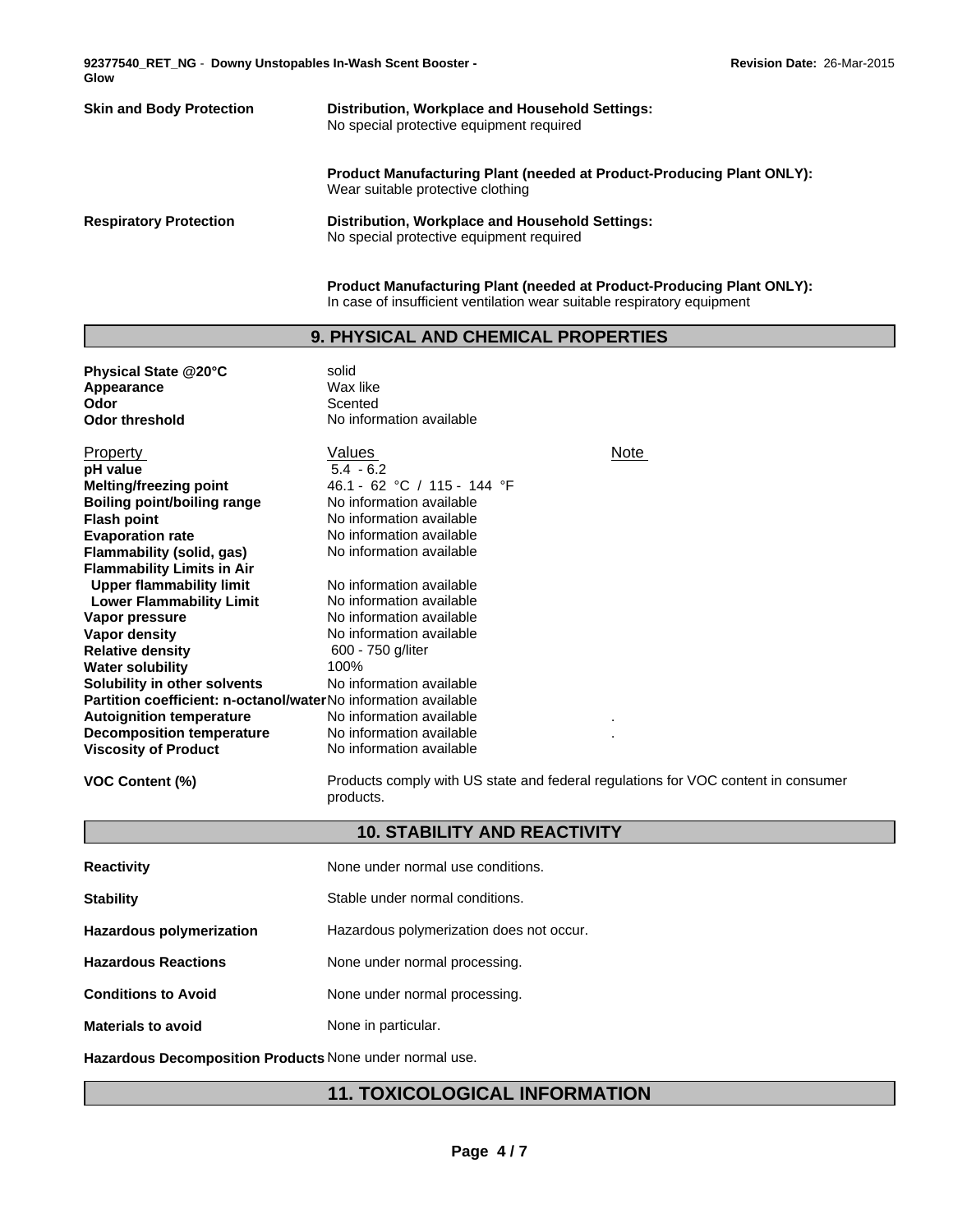#### **Product Information Information on likely routes of exposure**

| <b>Inhalation</b>   | No known effect. |
|---------------------|------------------|
| <b>Skin contact</b> | No known effect. |
| <b>Ingestion</b>    | No known effect. |
| Eye contact         | No known effect. |

## **Delayed and immediate effects as well as chronic effects from short and long-term exposure**

| No known effect. |
|------------------|
| No known effect. |
| No known effect. |
| No known effect. |
| No known effect. |
| No known effect. |
| No known effect. |
| No known effect. |
| No known effect. |
| No known effect. |
| No known effect. |
| No known effect. |
| No known effect. |
| No known effect. |
| No known effect. |
|                  |

## **12. ECOLOGICAL INFORMATION**

## **Ecotoxicity**

The product is not expected to be hazardous to the environment.

| <b>Persistence and degradability</b> | No information available. |
|--------------------------------------|---------------------------|
| <b>Bioaccumulative potential</b>     | No information available. |
| Mobility                             | No information available. |
| Other adverse effects                | No information available. |

## **13. DISPOSAL CONSIDERATIONS**

#### **Waste treatment**

| Waste from Residues / Unused<br><b>Products</b>                 | Disposal should be in accordance with applicable regional, national and local laws and<br>regulations. |
|-----------------------------------------------------------------|--------------------------------------------------------------------------------------------------------|
| Contaminated packaging                                          | Disposal should be in accordance with applicable regional, national and local laws and<br>regulations. |
| California Hazardous Waste Codes 331<br>(non-household setting) |                                                                                                        |

## **14. TRANSPORT INFORMATION**

| <b>DOT</b>  | Not regulated |
|-------------|---------------|
| <b>IMDG</b> | Not regulated |
| <b>IATA</b> | Not regulated |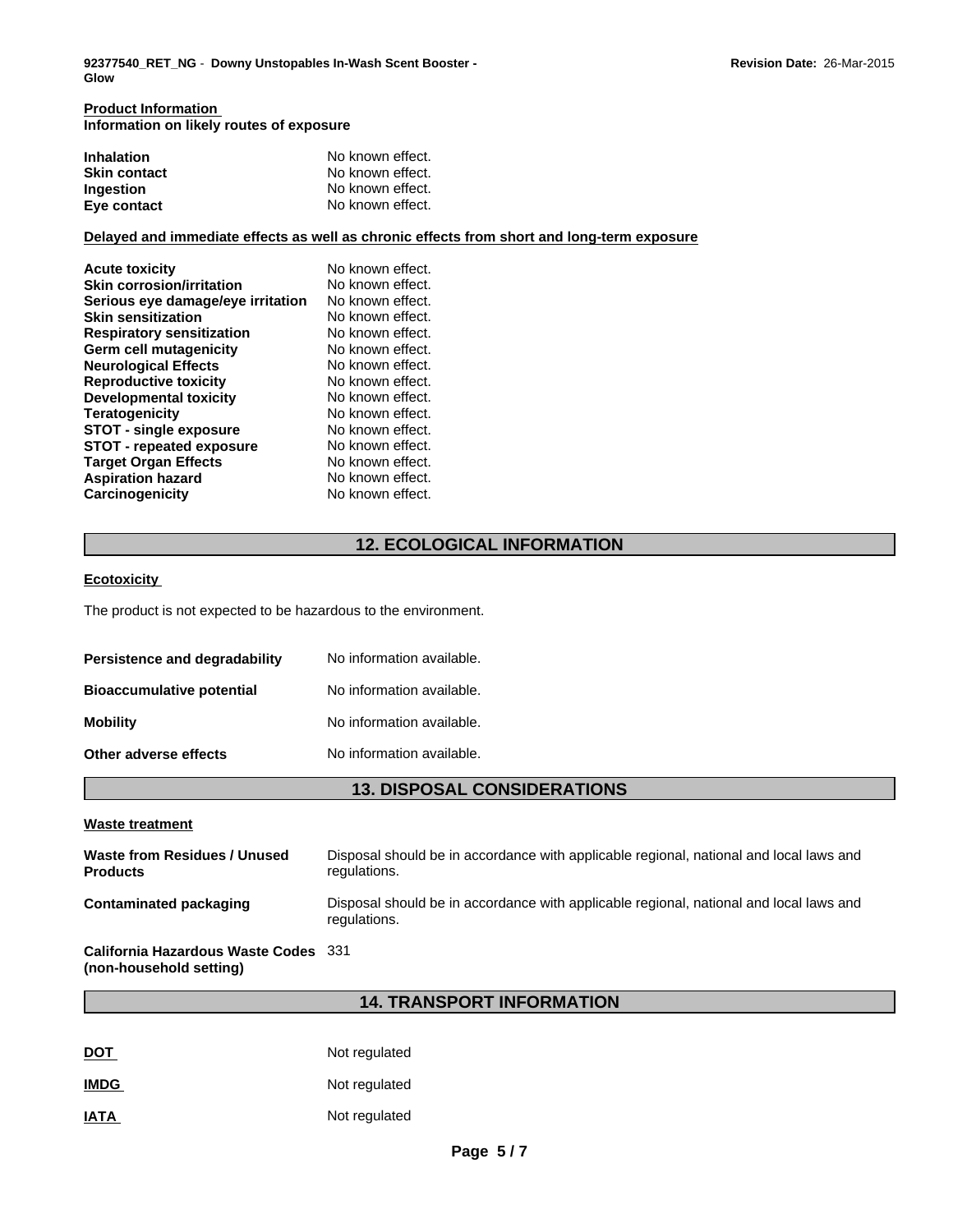## **15. REGULATORY INFORMATION**

## **U.S. Federal Regulations**

## **SARA 313**

Section 313 of Title III of the Superfund Amendments and Reauthorization Act of 1986 (SARA). This product does not contain any chemicals which are subject to the reporting requirements of the Act and Title 40 of the Code of Federal Regulations, Part 372

## **CERCLA**

This material, as supplied, does not contain any substances regulated as hazardous substances under the Comprehensive Environmental Response Compensation and Liability Act (CERCLA) (40 CFR 302) or the Superfund Amendments and Reauthorization Act (SARA) (40 CFR 355). There may be specific reporting requirements at the local, regional, or state level pertaining to releases of this material

#### **Clean Air Act, Section 112 Hazardous Air Pollutants (HAPs) (see 40 CFR 61)**

This product does not contain any substances regulated as hazardous air pollutants (HAPS) under Section 112 of the Clean Air Act Amendments of 1990.

## **Clean Water Act**

This product does not contain any substances regulated as pollutants pursuant to the Clean Water Act (40 CFR 122.21 and 40 CFR 122.42)

#### **California Proposition 65**

This product is not subject to warning labeling under California Proposition 65.

## **U.S. State Regulations (RTK)**

| <b>Chemical</b><br><b>Name</b> | <b>CAS-No</b>                     | vivania |
|--------------------------------|-----------------------------------|---------|
| - -<br>alvcol<br>Dipropylene   | OEOOE<br>11-265-⊽∠<br>א - ו<br>ч. |         |

## **International Inventories**

#### **United States**

All intentionally-added components of this product(s) are listed on the US TSCA Inventory.

#### **Canada**

This product is in compliance with CEPA for import by P&G.

#### **Legend**

**TSCA** - United States Toxic Substances Control Act Section 8(b) Inventory **CEPA** - Canadian Environmental Protection Act

## **16. OTHER INFORMATION**

| <b>Issuing Date:</b>  | 26-Mar-2015 |  |
|-----------------------|-------------|--|
| <b>Revision Date:</b> | 26-Mar-2015 |  |
| <b>Disclaimer</b>     |             |  |

The information provided in this Safety Data Sheet is correct to the best of our knowledge, information and belief at the date of its publication. The information given is designed only as a guidance for safe handling, use, processing, storage, transportation,